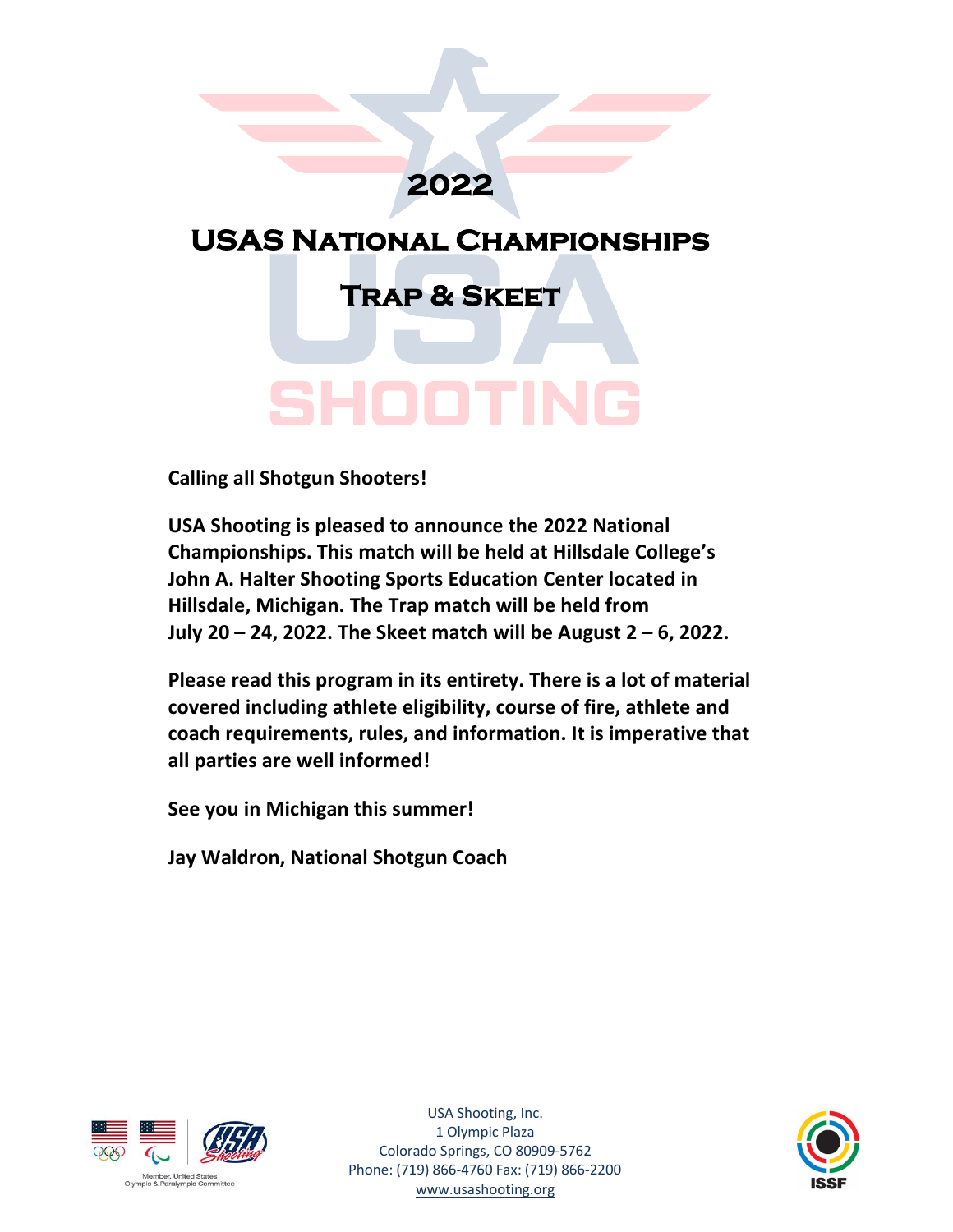# **MATCH DATES**

TRAP: July 20 – 24, 2022

SKEET: August 2 – 6, 2022

#### **Location**

John A. Halter Shooting Sports Education Center Hillsdale College 4390 Bankers Road Hillsdale, MI 49242

#### **MATCH DIRECTOR**

Sharee Waldron <sharee.waldron@usashooting.org>

#### **Eligibility**

Competitors must be a U.S.A. Citizen competing for the United States

Junior Competitors are described by ISSF (International Shooting Sport Federation) Rule 7.4.12

All competitors must be a current member of USA Shooting Click here to become a member https://members.usashooting.org/ Click on "JOIN NOW"

International competitors are welcome and do not need a USA Shooting membership.

International competitors are **only** eligible to win Visitor/International Awards

If participation warrants an international final, it will be held after 125 targets.

#### **Team Placement**

Based on the current selection process, Click the link below for details: https://usashooting.org/resource-center/#category-olympic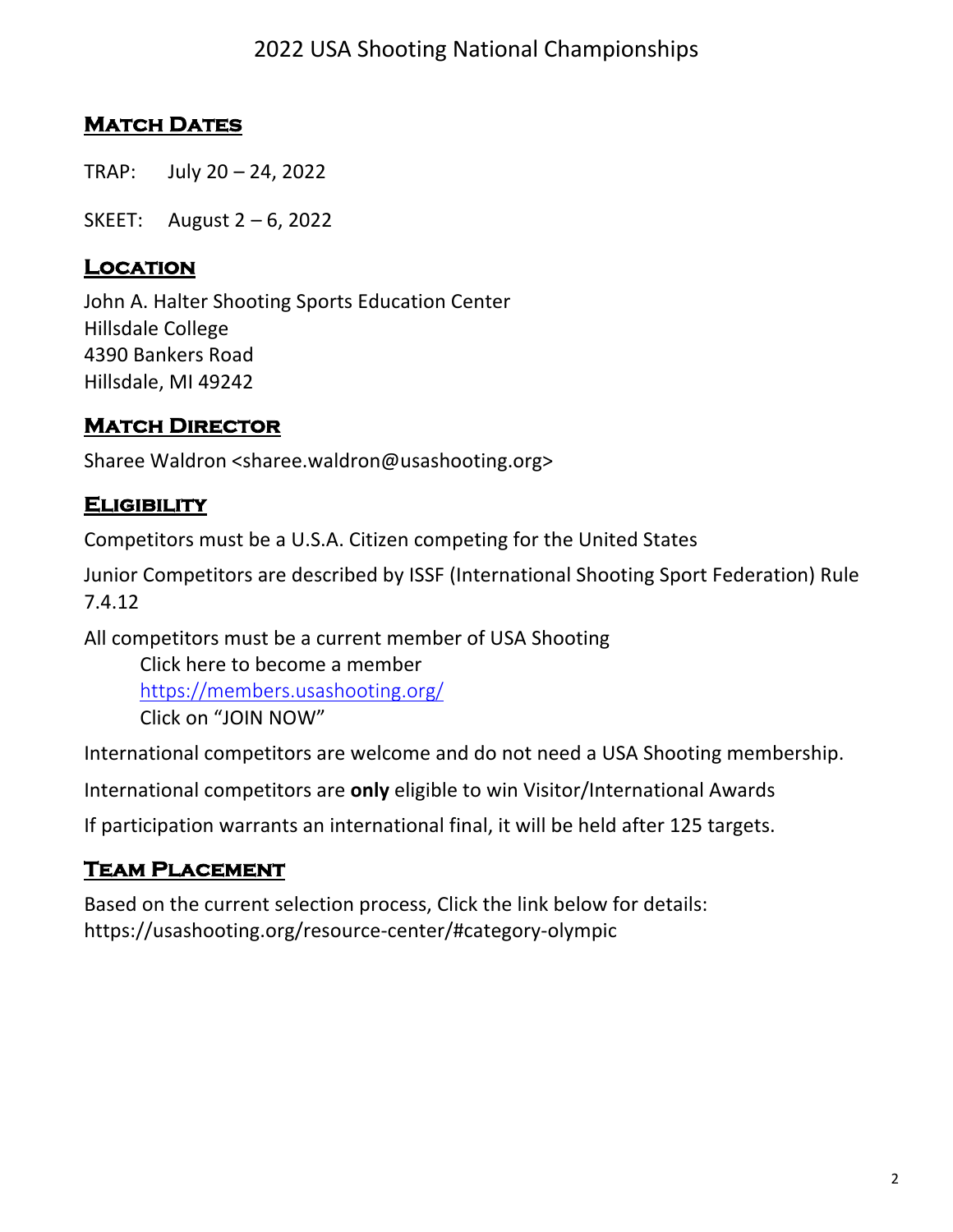# **Course of Fire – Trap**

#### 75 Practice Targets & 250 Competition Targets Plus Finals

- **Day 1: Wednesday, July 20, 2022** PET (Pre-Event Training) – Randomly squadded on assigned fields only, 3 rounds (75 Targets), Rounds included with entry fee.
- **Day 2: Thursday, July 21, 2022** Match – 75 Targets
- **Day 3: Friday, July 22, 2022** Match – 50 Targets Standard ISSF Elimination Final (2020 format)—**Senior & International**
- **Day 4: Saturday, July 23, 2022** Match – 75 Targets
- **Day 5: Sunday, July 24, 2022** Match – 50 Targets Standard ISSF Elimination Final (2020 format)—**Open & Junior**

### **Course of Fire – Skeet**

#### 75 Practice Targets & 250 Competition Targets Plus Finals

- **Day 1: Tuesday, August 2, 2022** PET (Pre-Event Training) – Randomly squadded on assigned fields only, 3 rounds (75 Targets), Rounds included with entry fee.
- **Day 2: Wednesday, August 3, 2022** Match – 75 Targets
- **Day 3: Thursday, August 4, 2022** Match – 50 Targets Standard ISSF Elimination Final (2020 format)—**Senior & International**
- **Day 4: Friday, August 5, 2022** Match – 75 Targets
- **Day 5: Saturday, August 6, 2022** Match – 50 Targets Standard ISSF Elimination Final (2020 format)—**Open & Junior**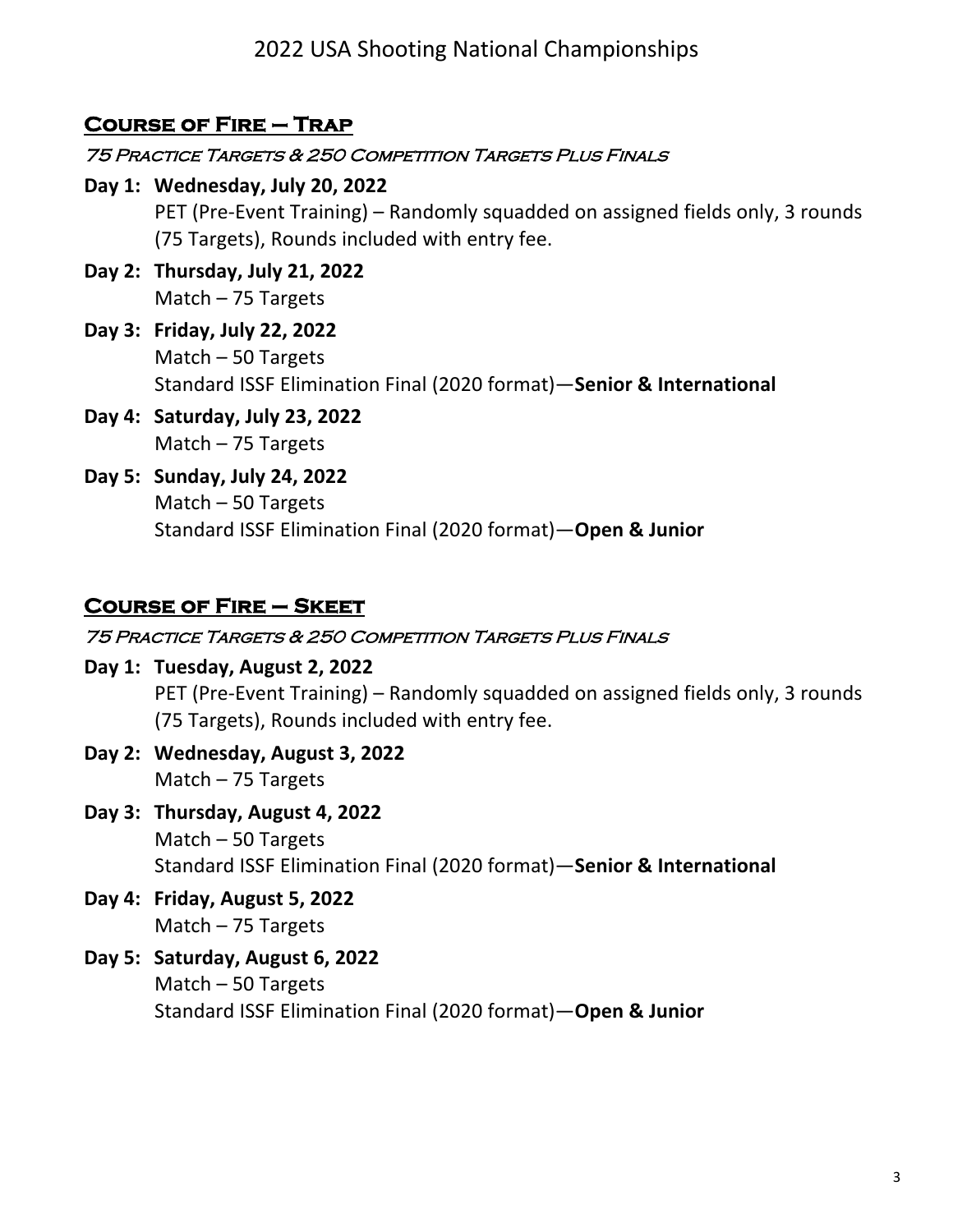#### **Schedule**

All PET (Pre-Event Training) will be squadded. PET rounds (75 targets) are included with entry. USA Shooting will run the ranges during the days listed below. Inquiries regarding other training days and times should be directed to ShootingSports@Hillsdale.edu.

#### **Trap Schedule**

| Date          | Day       | <b>Details</b>                                |
|---------------|-----------|-----------------------------------------------|
| July 18, 2022 | Monday    | <b>Open Training</b>                          |
| July19, 2022  | Tuesday   | <b>Open Training</b>                          |
| July 20, 2022 | Wednesday | <b>Pre-Event Training</b>                     |
| July 21, 2022 | Thursday  | 75 Match Targets                              |
| July 22, 2022 | Friday    | 50 Match Targets, ISSF Finals (SR & Int'l)    |
| July 23, 2022 | Saturday* | 75 Match Targets                              |
| July 24, 2022 | Sunday*   | 50 Match Targets, ISSF Finals (Open & Junior) |

**\*Open Trap Training after Match concludes for those not participating in NATIONALS\***

#### **Skeet Schedule**

| Date           | Day       | <b>Details</b>                                |
|----------------|-----------|-----------------------------------------------|
| August 1, 2022 | Monday    | <b>Open Training</b>                          |
| August 2, 2022 | Tuesday   | <b>Pre-Event Training</b>                     |
| August 3, 2022 | Wednesday | 75 Match Targets                              |
| August 4, 2022 | Thursday  | 50 Match Targets, ISSF Finals (SR & Int'l)    |
| August 5, 2022 | Friday    | 75 Match Targets                              |
| August 6, 2022 | Saturday  | 50 Match Targets, ISSF Finals (Open & Junior) |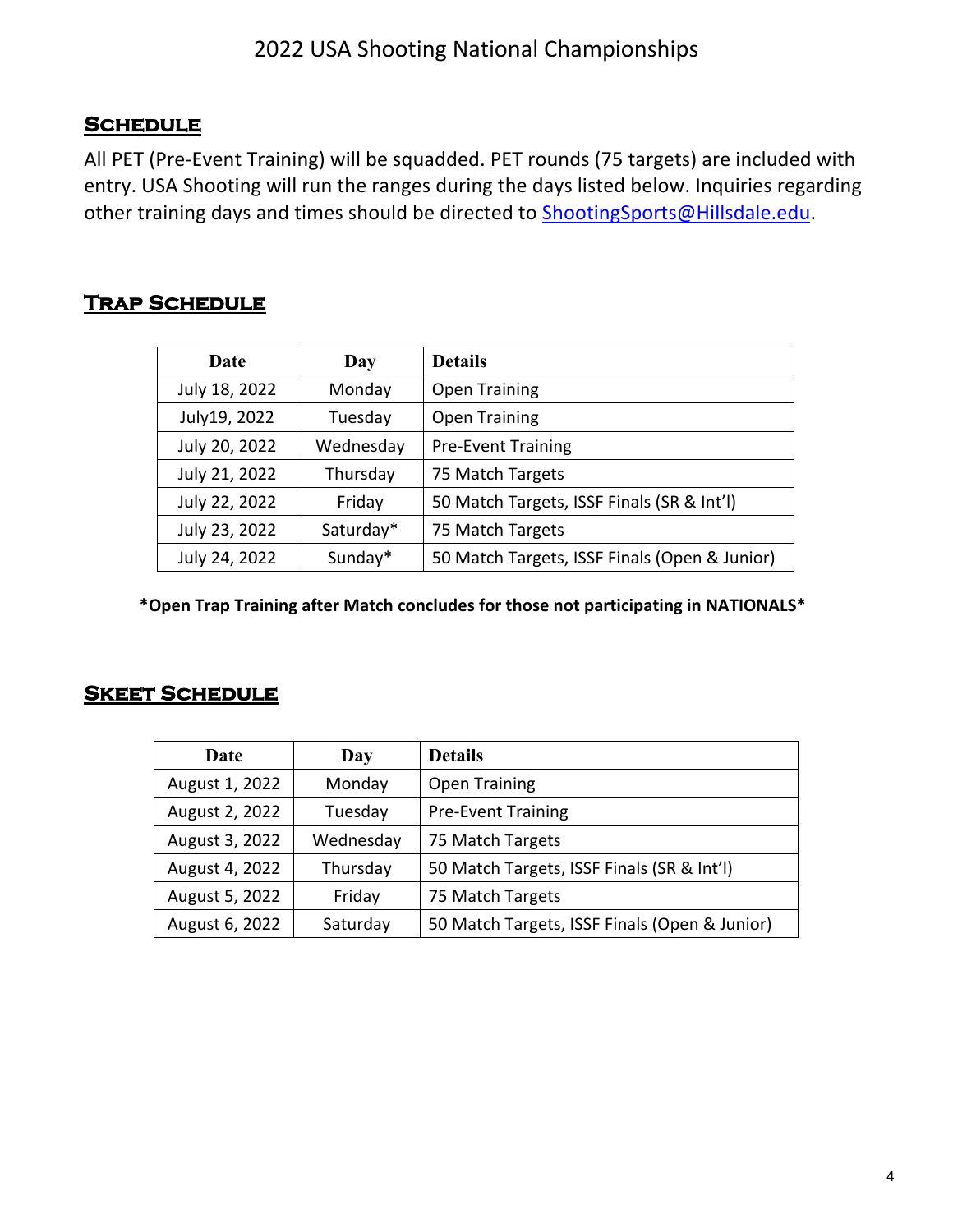# **SafeSport**

All coaches will need to have a *valid SafeSport training completed before arrival at the match unless* you are *only coaching your own child.* SafeSport training can be taken through your membership profiles here

https://members.usashooting.org/login. You will find this information on the *left-hand* column under the tab SafeSport Training.

All coaches should familiarize themselves with the Minor Athlete Abuse Prevention Policies (MAAPPs) as well, which can be found here:

https://uscenterforsafesport.org/training-and-education/minor-athlete-abuseprevention-policies/

# **Rules**

*ISSF Shooting Rules and Match Directors Bulletins* will govern this championship. All competitors are responsible for compliance with these rules.

A link to the ISSF rule books is available below:

ISSF General Rules Sept. 2020

ISSF General Technical Rules

ISSF Shotgun Rules 01-20-21

# **Athletes' Clothing** *(see ISSF Shotgun Rules 9.13.1)*

*USAS Exception*: Blue Jeans, Jeans, and Camouflage will be permitted (no holes).

# **Equipment**

All shooting equipment must comply with current ISSF Shooting Rules. Equipment control consultation will be provided before each event.

# **Ammunition**

USA Shooting and ISSF require 24g cartridges, *no exceptions*. *(see ISSF Shotgun Rules 9.4.3.1)*

Failure to comply will result in disqualification from the match.

(*see ISSF Shotgun Rules 9.4.3.2*)

International 24g #7.5 and 24g #9 will be available for sale at the venue.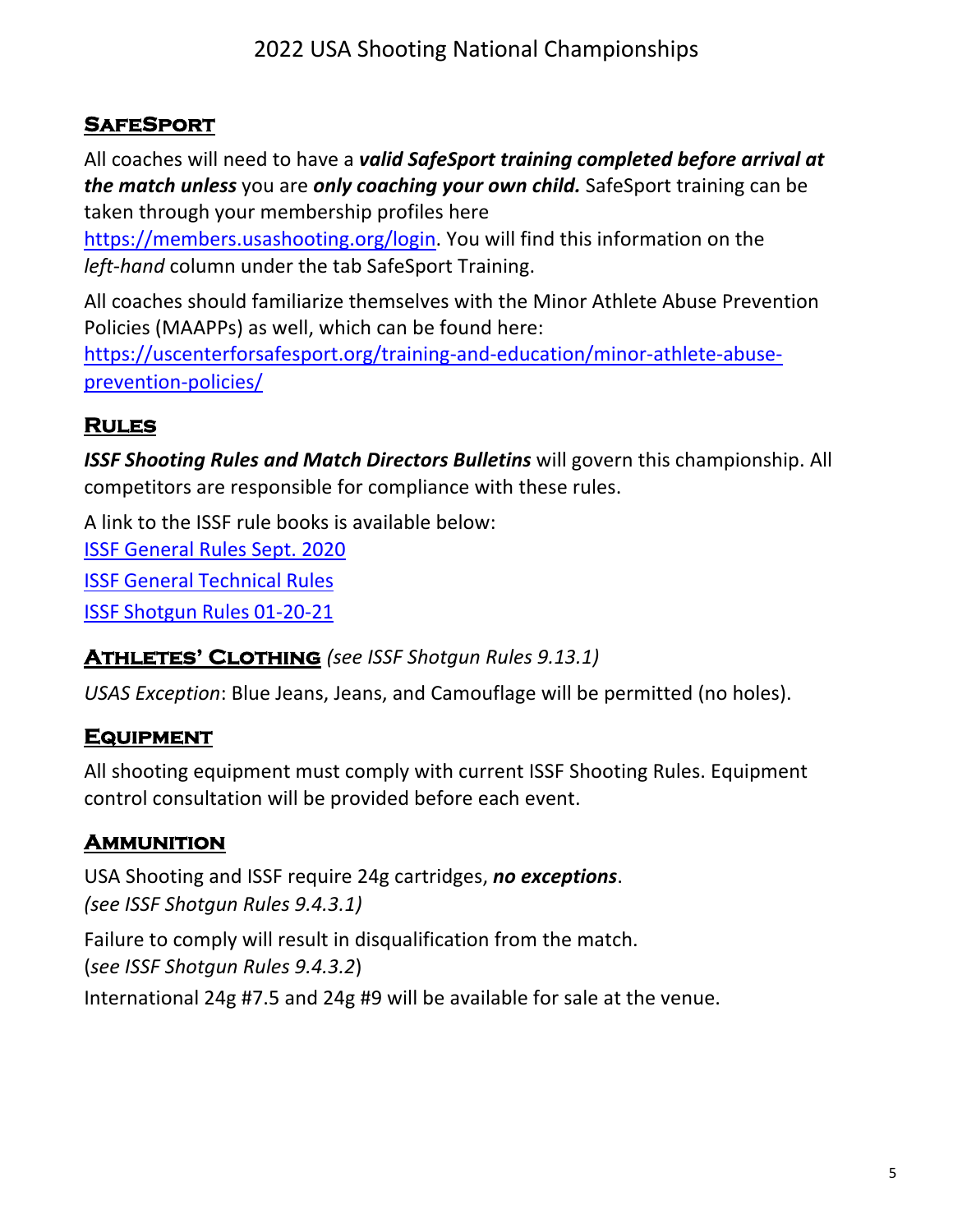# **Check-In**

All competitors will need to check in with the event staff at the Halter Shooting Sports Center by noon on the PET Day (Trap, Wed, July 20 or Skeet, Tues, August 2). If you cannot make it by this time, make sure to send a representative to check in for you. Registration is downstairs in the Halter Shooting Sports Center Lodge.

# **Competitor Meeting**

A mandatory meeting will be held promptly at 8:00 am on the PET Day for both Trap and Skeet in front of the clubhouse. Rules of the range, athlete flanking responsibilities, and overall match information will be provided at this meeting.

# **Start Times**

USA Shooting makes every effort to start matches at 9:00 am but reserves the right to change start times due to environmental or other unforeseen circumstances.

# **Squadding**

It is the competitor's responsibility to check squadding and know when and where they are scheduled to compete. Squadding will be emailed, posted at the range and online. All shooters will have assistant referee (flanking) duties. Squadding and results will be posted here: http://www.multipullsoft.it/live/showClub/133

# **Categories**

Open Men, Open Women, Junior Men, Junior Women, Para Trap, Senior, and International will be recognized in the championship based on ISSF Elimination Final results if a minimum of 6 eligible competitors participate.

Special Junior categories will be recognized as below based on Qualification scores only. All categories are based on the age of the shooter at the start of the match. Match starts on PET Day for each discipline.

**U21 – Under 21 U18 – Under 18 U15 – Under 15**

# **Classification**

No shooter classification system will be used.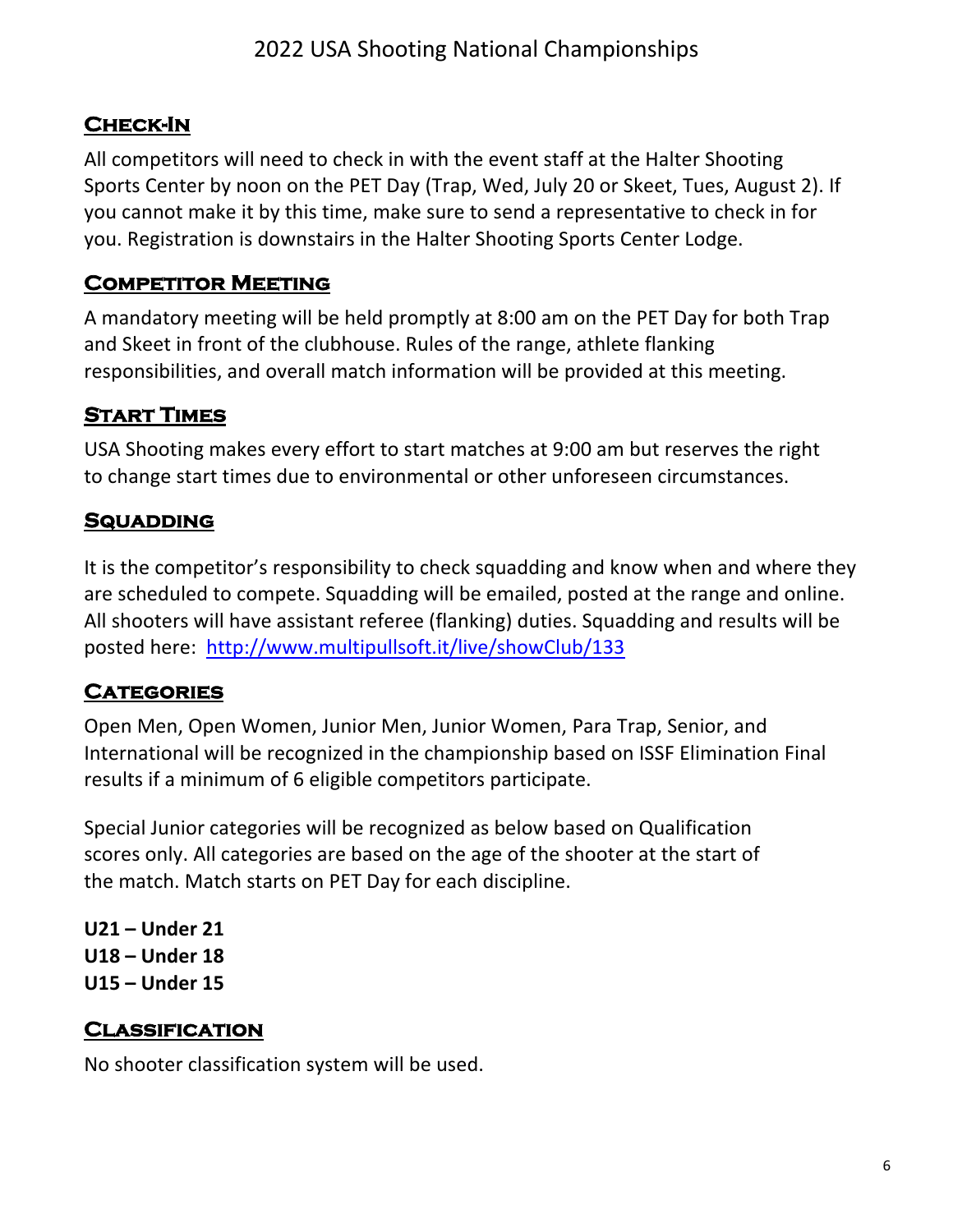#### **Protests**

A fee of \$25.00 must accompany any protest. Forms are available on ISSF Website.

### **Officiating**

Juries will be appointed and convened as required to resolve any protest. Decisions of the jury will be final. The classification jury will resolve any scoring challenges.

# **OPEN PRACTICE**

Contact ShootingSports@Hillsdale.edu for practice days and times in advance of the posted times.

#### **Entries**

The individual event fee will be \$300.00 per event. Registration at this link: Nationals Registration <https://forms.gle/8QRH5eo5fJoJxhPC8>

Entries are limited to range capacity on a first come-first-serve basis. If all slots become full, registration will close when capacity is reached. Onsite registrations will be available on a *space-available basis ONLY*.

# **Travel Procedures**

Competitors are responsible for making their own travel and hotel arrangements. Nearby airports are Detroit Metropolitan (DTW), Toledo Express (TOL), Chicago O'Hare (ORD) and Chicago Midway (MDW) Airports. There are a limited number of Hillsdale College dorm rooms available during this event.

# **Meals**

Lunch, as well as grab and go items, will be available for purchase at the *Acusport Grill* in the Halter Shooting Center Clubhouse daily from 10am to 4pm.

# **Weather**

The weather in Hillsdale in the summer is typically a high of 80° and a low of 57° and Rain is a possibility! Please make sure you have sunscreen and plenty of water!